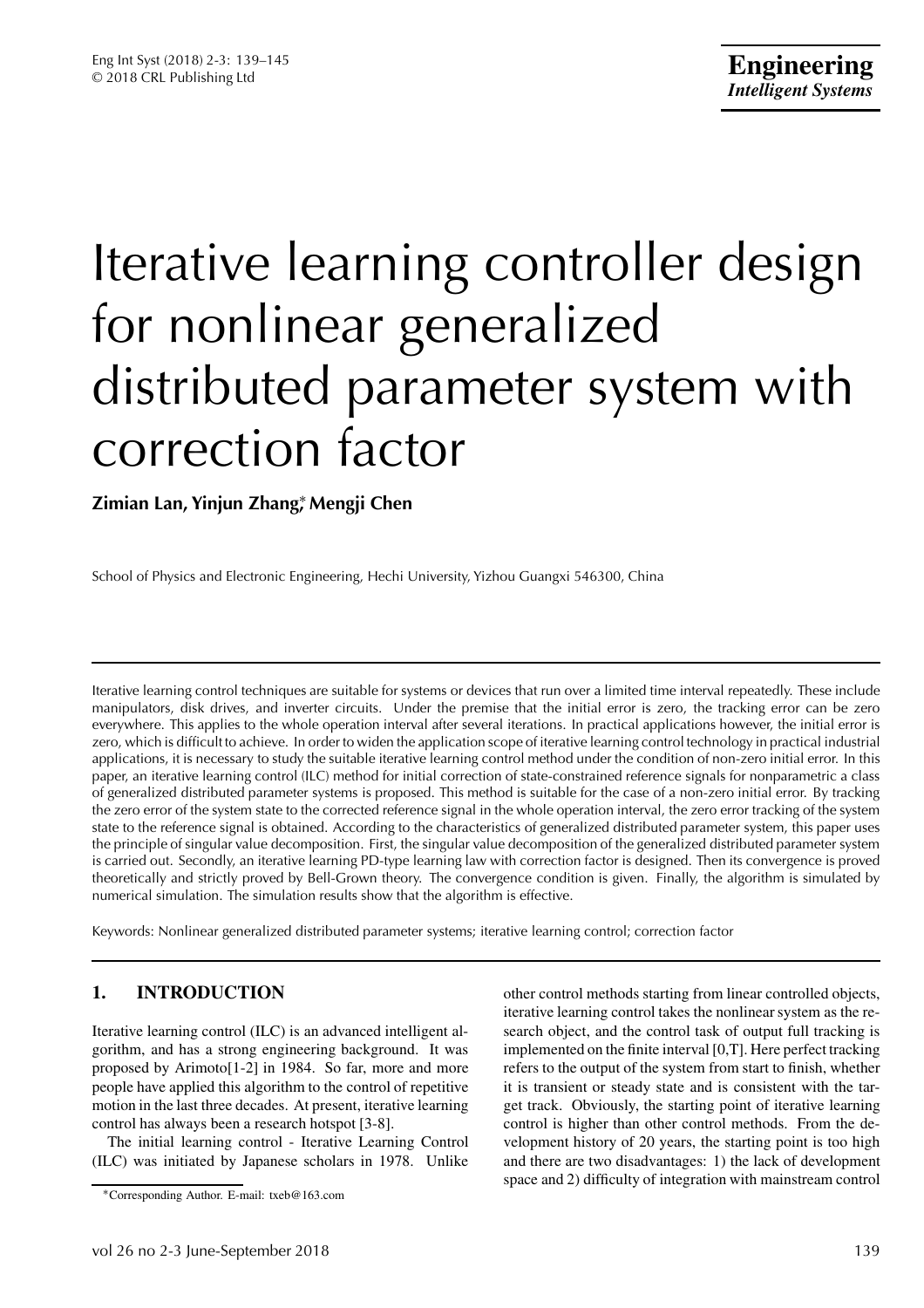methods.

In fact, as long as the task is repeatable, or the system interference is periodic, ILC can be used to solve the actual problem. It has been developed from the generation of iterative learning control methods for more than 20 years. It has developed into a new development direction in the field of intelligent control. Its research has nonlinear, strong coupling, difficult modeling and high-precision trajectory control. This a very important question for research to resolve.

Iterative learning control is applied to controlled systems with repetitive motion properties, and its goal is to achieve full tracking tasks on finite intervals. It tries to control the controlled system and corrects the undesired control signal with the deviation of the output signal from the given target, so that the tracking performance of the system can be improved. The study of iterative learning control is very important for dynamic systems with strong nonlinear coupling, high positional repeatability, difficult modeling and high-precision trajectory tracking control requirements. Its form is

$$
U_{p+1}(t) = U_p(t) + K * E_p
$$

where  $U_p(t)$  is the input to the system during the  $p_{th}$  repetition,  $E_p$  is the tracking error during the  $p_{th}$  repetition and *K* is a design parameter representing operations on  $E_p$ . Achieving perfect tracking through iteration is represented by the mathematical requirement of convergence of the input signals as *p* becomes large whilst the rate of this convergence represents the desirable practical need for the learning process to be rapid. There is also the need to ensure good algorithm performance even in the presence of uncertainty about the details of process dynamics. The operation is crucial to achieving design objectives and ranges from simple scalar gains to sophisticated optimization computations <sup>33</sup>−36.

Singular distributed parameter systems are more widely used than general distributed parameter systems<sup>39–46</sup>, such as cable signal propagation, temperature distribution, heat exchange, heat flow, image processing, waveguide line, weak decoupling system and voltage distribution in electromagnetic coupling superconductinglines. They are essentially different from the general distributed parameter systems. When under disturbance, the structure of the system can change dramatically. With the rapid development of science and technology, the research on this system is becoming more and more important.

The research study of generalized distributed parameter systems has only about ten years. In this period, the main problems are related to three aspects:

#### 1) Modeling problem

It can be seen from the forming process of singular distributed parameter system, the different research fields of scholars constantly improve the mathematical models established in understanding natural phenomena and natural laws with mathematical tools in order to achieve a more realistic description. How to establish a generalized distributed parameter system model for describing natural phenomena and natural laws is still an important issue to be studied.

2) Problems of solutions for generalized distributed parameter systems

In 1988, Kaczorek[9-10] studied the solvability of discrete models, and gave the necessary conditions for the existence of solutions to singular distributed parameter systems; In 1990, Lewis[11] studied the problem of solving singular distributed parameters and gave the numerical solution. In 1991[12-13], Lewis et al. used 2-D theory and Z transform and gave the solution of the discrete model; the same year, Joder [14] gave the numerical solution of the singular distributed parameter system described by the singular parabolic equation. So far, there is still a lot of work to be done about the solution of generalized distributed parameter system. Obviously, this is a complicated problem. Whether it can establish a new semigroup theory to study the solution of singular distributed parameter system is a further research question that needs to be examined.

#### 3) Control issues

In 1993, Ge[15] has studied a class of singular distributed parameter systems and gives sufficient conditions for the stabilization of the system in Hilbert space. In 1994[14], he also studied the pole assignment problem of the system. By using the generalized inverse of the bounded linear operator in Hilbert space, a constructive expression of control volume was given. Yinjun Zhang [16] discussed iterative learning control for singular distributed parameter system with forgetting factor including a time-delay. In 1999, Yang and Liu[17] studied the variable structure control design method of singular distributed parameter systems described by generalized parabolic equations. In the same year, Yang[18] also made a robust stabilization control design of the system by using the intrinsic function method, but the design process is complicated and the control needs to set an infinite number of switching equipment. Liu Feng[19] discussed feedback stabilization for a class of second order singular distributed parameter system in Hibert space. It can be seen from the above literature that Ge has laid a good foundation for the development of a generalized distributed parameter system. So GE proposed GEsemigroup theory in 2013<sup>35–38</sup>.

In the past few years, the theoretical research of SDPS has attracted more and more attention from scholars. Current research on SDPS mainly focuses on two aspects. In an expression and characteristic considering the solution, for example, literature [17] shows the solution of a coupled hyperbolic partial differential equation with a singular matrix coefficient from the Fourier method. In the literature [18,19], we introduce the operator decomposition method and empathy to discuss the solvability of homogeneous constant SDPS in Banach space. The boundary value problem is concerned with linear SDPS and [4]'s variables separation method and matrix theory. On the other hand, it is a study of its control problems, for example,in [20], the robust exponential stability of uncertain SDPS under linear operator inequality is studied. Based on the method of the generalized operator semigroup theory and the function analysis method combined with the mean residence time, the synthesis of SDPS in the Hilbert space, including the feedback stability and the well posed problem, is given some sufficient conditions in [21-23]. In document [24], we study the sliding mode control scheme of SDPS with perturbation using the intrinsic function method. In document [25], a state feedback control method is proposed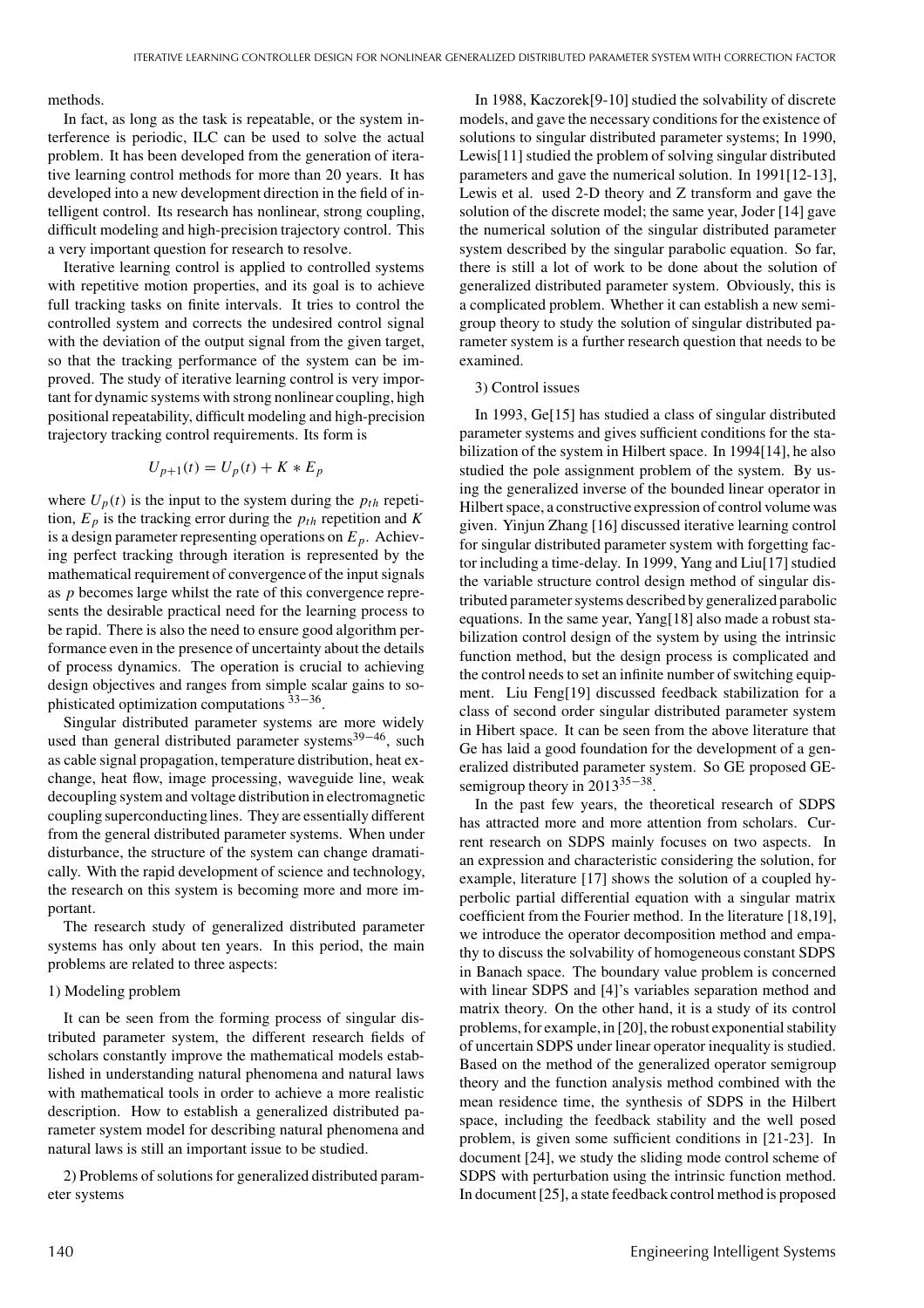for parabolic SDPS, and the equivalent decomposition form is given based on spectrum analysis. In short, SDPS's control theory combines singular system theory with distributed parameter system theory [26-28]. The ILC study of singular systems and DPS is limited, and only some related results are reported. Document [29] uses the Laplasse transform to design the P type ILC renewal law of linear non-uniform DPS in frequency domain. The ILC scheme based on the characteristic spectrum is considered for semi linear DPS, and the Galerkins model and the characteristic spectrum theory are applied to reduce the [30] model. In the literature [31,32], we give the P algorithm with the convergence conditions of the closed loop and open-loop uncertain linear DPS respectively using the contraction mapping principle. [33] uses the Frobenius norm to solve the ILC tracking problem of the fast subsystem of the singular system with pulse behavior and the requirements of the pulse controlled constraint. The PD type ILC law of singular discrete systems is given by using singular value decomposition transformation in [34-36]. However, according to the author, there is no report on the ILC of parabolic type SISO SDPS.

However, most of the existing research results about singular distributed parameter system just discussed the stabilization and feedback control issues in Hilbert space, there is not much literature on iterative learning control for GDPs.

Iterative learning control techniques are suitable for systems or devices that run repeatedly over a limited time interval, such as manipulators, disk drives, and inverter circuits. Under the premise that the initial error is zero, the tracking error can be zero everywhere in the whole operation interval after several iterations. However, in practical applications, the initial error is zero. This is difficult to achieve. In order to widen the application scope of iterative learning control technology in practical industrial applications, it is necessary to study the suitable iterative learning control method under the initial error condition of a non-zero value.

In this paper, an iterative learning control (ILC) method for initial correction of state-constrained reference signals for nonparametric uncertain systems is proposed. This method is suitable for the case of non-zero initial error. By tracking the zero error of the system state to the corrected reference signal in the whole operation interval, the zero error tracking of the system state to the reference signal is obtained.

In order to improve the robustness and security of the system, a new iterative learning controller is adopted to constrain the system state in each iteration. In this paper, the construction scheme of the modified reference signal, the design of the controller and the convergence analysis of the closed-loop system are given, and the effectiveness of the proposed control method is verified by numerical simulation.

## **2. SOME DEFINITIONS[27-29]**

A SDP system (relative the SLP system) is an infinitedimensional system in the state space. Therefore, such a system is also called an infinite dimensional system. A typical example is a system described by a partial differential equation or a delayed differential equation.

Here are some general mathematical symbols used in this

paper.  $L^2(\Omega)$  (or short in  $L^2$ ) represents a kind of  $\Omega$  function space consisted by all measureable functions and it is bounded, satisfying  $u_p = \left\{ \int_{\Omega} |u(x)|^p dx \right\}^{1/p} < \infty \quad (1 \le p \le \infty).$  $L^p(\Omega)$  is Banach space,  $L^2(\Omega)$  is Hilbert space. For the dimensional vector  $u = (u_1^T, u_2^T, \dots, u_i^T)$ , where the norm of definition is  $||u|| = \left(\sum_{n=1}^{n}$  $i=1$  $u_i^2$  $\int^{1/2}$ . If  $u_i(x) \in L^2$ ,  $i =$ 1, 2, ···, *n* then  $Q(x) = (Q_1(x), Q_2(x), \cdots, Q_n(x))$  ∈  $R^n \cap L^2$ , and  $||Q||_{L^2} = \left\{$  $\sqrt{ }$  $\Omega$  $(Q^T (x) Q(x))^2 dx$ <sup>1/2</sup>. For the function  $f(x, t)$   $\Omega \times [0, T] \rightarrow R^n, f(\cdot, t) \in R^n \cap$  $L^2$ ,  $t \in [0, T]$  define its  $\left( L^2, \lambda \right)$  norm as follows  $\| f \|_{\left( L^2, \lambda \right)} =$ sup 0≤*t*≤*T*  $\{(\|f\|_{L^2}^2) e^{-\lambda t}\}.$ 

### **3. NEW PROBLEM STATEMENT**

Consider the following nonlinear generalized distributed parameter system based on singular value decomposition.

$$
\begin{cases} \n\bar{E}\dot{x}_n(t) = \bar{A}x_n(t) + f(t, x_n(t)) + Bu_n(t) \\
y_{nk}(t) = C(t)x_{nk}(t) \n\end{cases} \tag{1}
$$

where *k* is iterative times,  $x_{nk}(t) \in R^1$ ,  $y_{nk}(t) \in R^r$ ,  $u_{nk}(t) \in R^m$  are state vector, output vector and control input respectively.  $\overline{A} \in R^{m \times l}$ ,  $B(t) \in R^{l \times m}$  are constant matric, and  $\overline{E} \in R^{1 \times 1}$  is singular matrix. *f* is a nonlinear mapping vector with corresponding dimensions.

This paper will use the following assumptions:

- (1) The nonlinear mapping vector  $f$  satisfies the Lipschitz condition with interval  $t \in 0, T \perp$ , the constant is  $k_f$ ;
- (2) The system is reachable, we can find arbitrary desired control input  $u_{nd}(t)$  corresponding to expected output  $y_{nd}(t)$ .

$$
\begin{cases} \bar{E}\dot{x}_{nd}(t) = \bar{A}x_{nd}(t) + f(t, x_{nd}(t)) + Bu_{nd}(t) \\ y_{nd}(t) = C(t)x_{nd}(t) \end{cases}
$$
(2)

(3) When the system is running iteratively, the initial value of the system should satisfy

$$
x_{nk}(0) = x_n^0, \ k = 1, 2, 3, \dots \tag{3}
$$

For the system(1), the paper proposed the closed-loop PD-type learning law

$$
u_{nk+1}(t) = u_{nk}(t) + q(\dot{e}_{nk+1}(t) + L(t)e_{nk+1}(t) + \gamma(t))
$$
\n(4a)

where  $L(t)$  is learning gain,  $\gamma(t)$  is initial correction factor

$$
\gamma(t) = e^{-Lt} \eta_g(t) (y_{nd}(0) - C x_n^0)
$$
 (4b)

where  $\int_0^g \eta_g(s) dt s = 1$ , when  $t \ge h$  or  $t \le 0$ ,  $\eta_g(t) = 0$ , g is time regulator, and  $\bar{E} + \bar{B}(t)q(t)C(t)$  is reversible.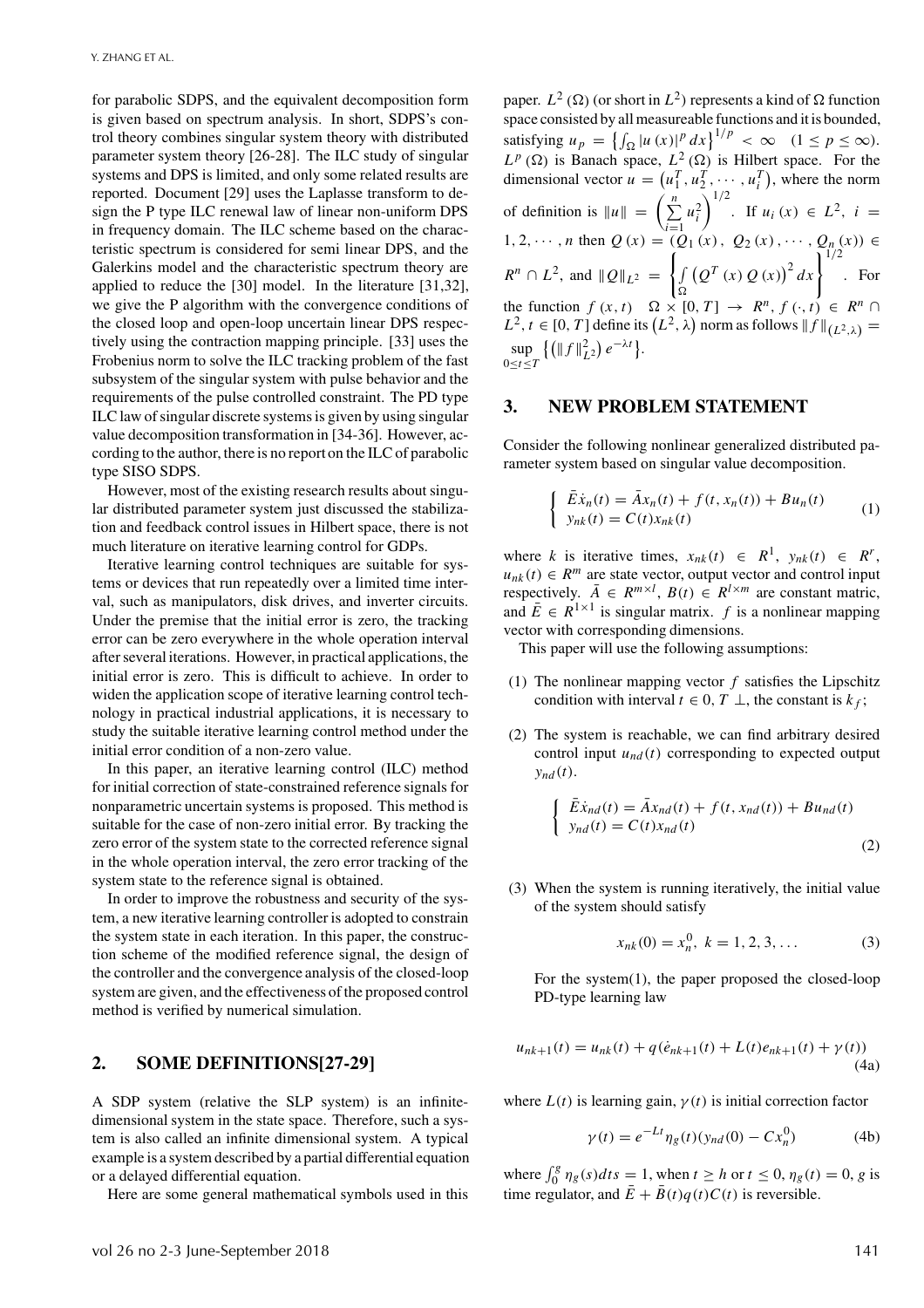## **Convergence analysis of systems with correction factor**

For the above assumptions 1,2 and 3, we will analyze the convergence of the system.

The theorem 1. for the above assumptions 1–3, the system will satisfy the convergence condition with the learning law (4)

$$
\sup_{t \in 0,T} ||I - \tilde{B}|| \le \varepsilon_1 < 1 \tag{5}
$$

If all of the above hold as true, the output of the system  $y_{nk}(t)$ can converge to the expected output  $y_{nd}(t)$  under the learning control law (4) when  $k \to \infty$ .

$$
\lim_{n\to\infty} y_{nk}(t) = \tilde{y}_{nk}(t)
$$

where  $\tilde{y}_{nd}(t) = y_{nd} + e^{-Lt}(Cx_{n0} - y_{nd}(0)),$ 

$$
\tilde{y}_{nd}(t) = \begin{cases}\ny_{nd}(t) - e^{-Lt}(y_{nd}(0) - Cx_{n0}) \\
\left(1 - \int_0^t \eta_g(s)ds\right), t \in 0, g \\
y_{nd}(t), t \in g, T\n\end{cases}
$$
\n(6)

Proof. For the system described in Eq. 1, we give the initial state  $x_n^0$  when the control input of the system is  $\tilde{u}_{nd}(t)$ , then the ideal output trajectory of system is  $\tilde{y}_{nd}(t)$ .

We introduce the following remark.

$$
\partial \tilde{u}_{nk}(t) = \tilde{u}_{nd}(t) - u_{nk}(t)
$$
  
\n
$$
\partial \tilde{x}_{nk}(t) = \tilde{x}_{nd}(t) - x_{nk}(t) \quad \tilde{e}_{nk}(t) = y_{nd}(t) - \tilde{y}_{nd}(t)
$$
  
\n
$$
e_{nk}(t) = \tilde{e}_{nk}(t) + e^{-Lt}(y_{nd}(0) - Cx_n^0)
$$
  
\n
$$
- e^{-Lt}(y_{nd}(0) - Cx_n^0) \int_0^t \eta_g(s) ds
$$

Then

$$
e_{nk+1}(t) = \tilde{e}_{nk+1}(t) + e^{-Lt}(y_{nd}(0) - Cx_n^0)
$$

$$
- e^{-Lt}(y_{nd}(0) - Cx_n^0) \int_0^t \eta_g(s)ds
$$

So its derivative is

$$
\dot{e}_{nk}(t) = \dot{\tilde{e}}_{nk}(t) + e^{-Lt}(y_{nd}(0) - Cx_n^0)
$$
  
\n
$$
\left(1 - \int_0^t \eta_g(s)ds\right) - \gamma(t) \tag{7}
$$
  
\n
$$
\dot{e}_{nk+1}(t) = e_n \dot{\tilde{k}}_{n+1} + e^{-Lt}(y_{nd}(0) - Cx_n^0)
$$
  
\n
$$
\left(1 - \int_0^t \eta_g(s)ds\right) - \gamma(t) \tag{8}
$$

According to the learning law(4), we know

$$
\partial \tilde{u}_{nk+1}(t) = \partial \tilde{u}_{nk}(t) - q(\dot{e}_{nk+1}(t) + L(t)e_{nk+1}(t) + \gamma(t))
$$
  
\n
$$
= \partial \tilde{u}_{nk}(t) - q(\dot{\tilde{e}}_{nk+1}(t) + e^{-Lt}(y_{nd}(0) - Cx_n^0)
$$
  
\n
$$
\left(1 - \int_0^t \eta_g(s)ds\right) - \gamma(t))
$$
  
\n
$$
- qL(t)(\tilde{e}_{nk+1}(t) + e^{-Lt}(y_{nd}(0) - Cx_n^0)
$$
  
\n
$$
- e^{-Lt}(y_{nd}(0) - Cx_n^0) \int_0^t \eta_g(s)ds - q\eta(t)
$$
  
\n
$$
= \partial \tilde{u}_{nk}(t) - q\dot{\tilde{e}}_{nk+1}(t) - qL(t)\tilde{e}_{nk+1}(t)
$$
  
\n
$$
= \partial \tilde{u}_{nk}(t) - qC\dot{\tilde{x}}_{nk+1}(t) - qL(t)\partial \tilde{x}_{nk+1}(t)
$$
  
\n(9)

Equation (1) is subtracted from equation (2) and deformation, we can get

$$
(E(t) + B(t)q(t)C(t))\tilde{x}_{nk+1}(t)
$$
  
=  $(\bar{A}(t) - \bar{B}(t)q(t)L(t)C(t))\partial \tilde{x}_{nk}(t)$   
+  $f(x_{nd}(t)) - f(x_{nk+1}(t)) + \bar{B}(t)\partial \tilde{u}_{nk}(t)$  (10)

According to the above conditions,  $(\bar{E}(t) + \bar{E}(t)q(t)C(t))$  is reversible.

$$
\begin{aligned} (\bar{E}(t) + \bar{B}(t)q(t)C(t))^{-1} &= p(t),\\ p(t)(\bar{A}(t) - \bar{B}(t)q(t)L(t)C(t)) &= \tilde{A}(t),\\ p(t)\tilde{B}(t) &= \tilde{t}), \end{aligned}
$$

So the Eq. 10 can be transformed

$$
\tilde{\tilde{x}}_{nk+1}(t) = \tilde{A}(t)\partial \tilde{x}_{nk+1}(t) + p(t)
$$

$$
(f(x_{nd}(t) - f(x_{nk+1}(t))) + \tilde{B}(t)\partial \tilde{u}_{nk}(t)(11))
$$

Integrating (11) from 0 to *t* and using the initial condition, we get

$$
\tilde{x}_{nk+1}(t) = \int_0^t \tilde{A}(t)\partial \tilde{x}_{nk+1}(\tau)d\tau \n+ \int_0^t p(t)(f(x_{nd}(\tau)) - f(x_{nk+1}(\tau)))d\tau \n+ \int_0^t \tilde{B}(t)\partial \tilde{u}_{nk}(\tau)d\tau
$$
\n(12)

Taking the norm of (12) yields

$$
||\tilde{x}_{nk+1}(t)|| \le (p + k_f + a) \int_0^t ||\partial \tilde{x}_{nk+1}(\tau)||d\tau
$$
  
+  $b \int_0^t ||\partial \tilde{u}_{nk}(\tau)||d\tau$  (13)

where  $\sup_{t \in [0,T]} ||p(t)|| = p$ ,  $\sup_{t \in [0,T]} ||\tilde{A}(t)|| = a$ ,  $\sup_{t \in \Omega} \frac{1}{T} ||\tilde{B}(t)|| = b.$ 

According to Bell-Grown formula yields

$$
||\tilde{x}_{nk+1}(t)|| \le b \int_0^t e^{(p+k_f+a)(t-\tau)} ||\partial \tilde{u}_{nk}(\tau)||d\tau \qquad (14)
$$

142 Engineering Intelligent Systems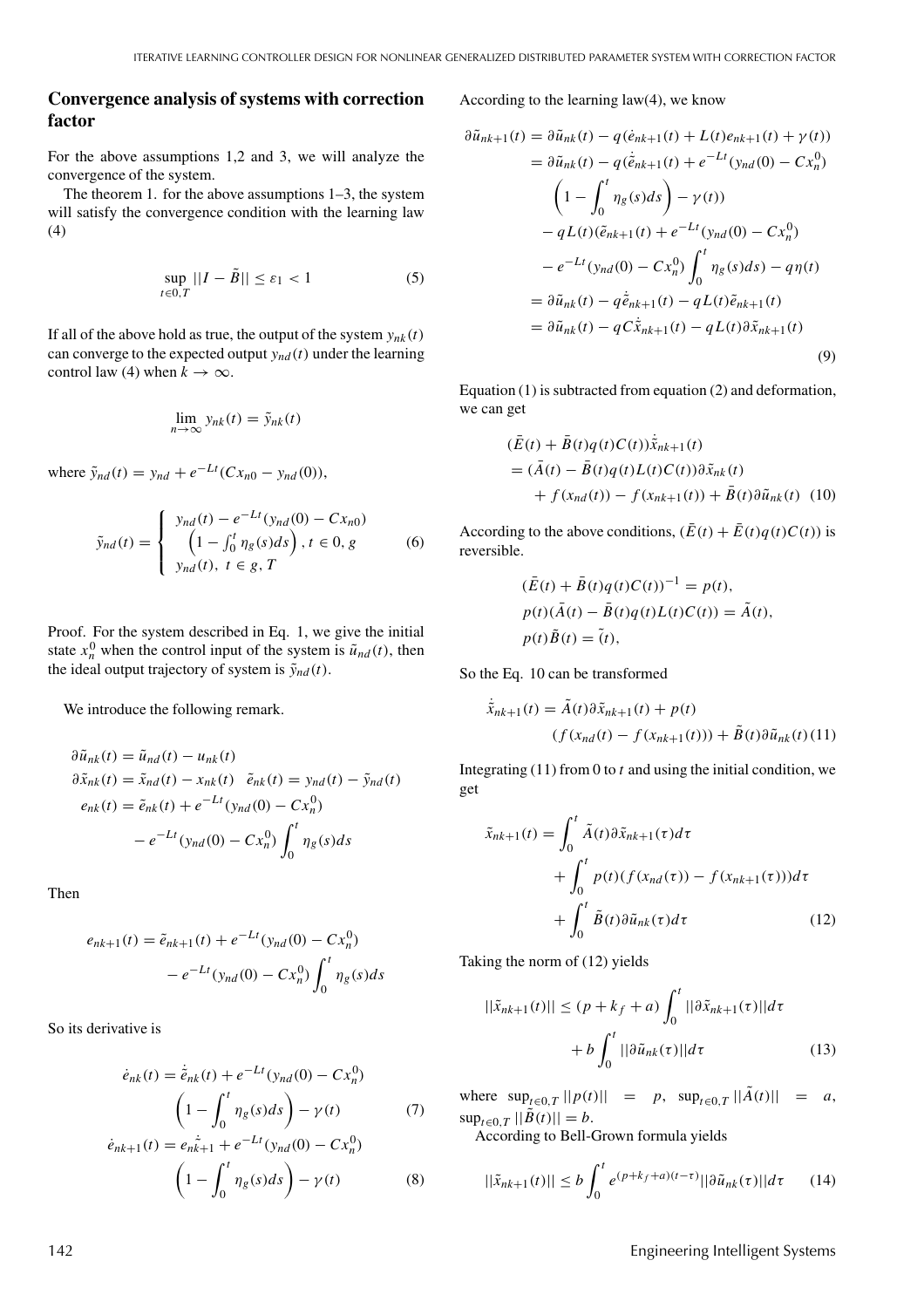Introducing (11) to (9) yields

$$
\partial \tilde{u}_{nk+1}(t) = (I - B(t)) \partial \tilde{u}_{nk}(t)
$$
  
 
$$
- (q(t)L(t)C(t) + qC\tilde{A}) \partial \tilde{x}_{nk+1}(t)
$$
  
 
$$
- p(t)(f(t, x_{nd}(t)) - f(t, x_{nk+1}(t)))(15)
$$

Taking the norm of (15), we have

$$
||\partial \tilde{u}_{nk+1}(t)|| \le ||(I - B(t))|||||\partial \tilde{u}_{nk}(t)||
$$
  
+ 
$$
||(q(t)L(t)C(t) + qC\tilde{A})||||\partial \tilde{x}_{nk+1}(t)||
$$
  
+ 
$$
||p(t) + k_f||||\partial \tilde{x}_{nk+1}(t)||
$$
 (16)

Remark

$$
\sup_{t\in 0,T}||(I-\tilde{B}(t))||=\varepsilon,
$$

$$
\sup_{t \in 0,T} ||q(t)L(t)C(t) + qC\tilde{A} + pk_f|| = m_1
$$

So (16) can be rewritten

$$
||\partial \tilde{u}_{nk+1}(t)|| \leq \varepsilon ||\partial \tilde{u}_{nk}(t)|| + m_1 ||\partial \tilde{x}_{nk+1}(t)|| \qquad (17)
$$

Introducing (14) to (17) yields

$$
||\partial \tilde{u}_{nk+1}(t)|| \leq \varepsilon ||\partial \tilde{u}_{nk}(t)||
$$
  
+  $m_1 b \int_0^t e^{(p+k_f+a)(t-\tau)} ||\partial \tilde{u}_{nk}(\tau)||d\tau$  (18)

When both sides of (18) are multiplied by  $e^{-\lambda t}$  we get

$$
||\partial \tilde{u}_{nk+1}(t)||e^{-\lambda t} \leq \varepsilon ||\partial \tilde{u}_{nk}(t)||e^{-\lambda t}
$$

$$
+ m_1 b \int_0^t e^{(p+k_f+a)(t-\tau)} e^{-\lambda(\tau-t)}
$$

$$
e^{-\lambda t} ||\partial \tilde{u}_{nk}(\tau)||d\tau
$$
(19)

According to the  $\lambda$  norm definition, and rearrange the (19) we have

$$
||\partial \tilde{u}_{nk+1}(t)||_{\lambda} \le \left(\varepsilon - m_1 b \frac{1 - e^{p + k_f + a - \lambda} T}{p + k_f + a - \lambda}\right) ||\partial \tilde{u}_{nk}(t)||_{\lambda}
$$
\n(20)

Remark  $\left(\varepsilon - m_1 b \frac{1 - e^{(p+k_f + a - \lambda)T}}{p + k_f + a - \lambda}\right)$ *p*+*k <sup>f</sup>* +*a*−λ  $= \hat{\varepsilon}$ , if we choose the sufficient  $\lambda$ , and because of  $\varepsilon \in [0, 1)$ , then  $\hat{\varepsilon} \in [0, 1)$ , so we know that (20) is mapping of  $||\partial u_{nk}(t)||_{\lambda}$ , And we can obtain

$$
\lim_{k \to \infty} ||\partial \tilde{u}_{nk}(t)||_{\lambda} = 0 \tag{21}
$$

The same can be obtained

$$
\lim_{k \to \infty} ||\partial \tilde{e}_{nk}(t)||_{\lambda} = 0 \tag{22}
$$

so

$$
\lim_{k \to \infty} y_{nk}(t) \to \tilde{y}_{nd}(t) \tag{23}
$$

QED.

## **4. SYSTEM NUMERICAL ANALYSIS**

Consider the following limited nonlinear generalized distributed parameter systems with repetitive property.

$$
\begin{cases} \bar{E}x_n(t) = \bar{A}x_n(t) + f(t, x_n(t)) + Bu_n(t) \\ y_{nk}(t) = C(t)x_{nk}(t) \end{cases}
$$

where

$$
E = \begin{bmatrix} 1 & 0 \\ 0 & 1 \end{bmatrix}, \quad \bar{A} = \begin{bmatrix} 0 & 1 \\ -2 & -3 \end{bmatrix}
$$

$$
B = \begin{bmatrix} 0 \\ 1 \end{bmatrix}, \quad C = \begin{bmatrix} 0 & 1 \end{bmatrix}
$$

We give the desired trajectory  $y_{n1d}(t) = 0.25t^2 + \sin 2t$ ,  $y_{n2d}(t) = 0.25t^2 + e^{3t}$ . The initial state of the system at each iteration is  $x_{nk}(0) = 0.5$ , the learning gain  $q = 1, L = 6$ . the index function  $G_k = \max_{0, 4 \le x \le 5} |e_{nk}(t)|$  if defined. The comparison of the simulation results of the first component of the system is shown in figures 1 and 2. From the simulation results, we can see that the convergence speed of the PD learning algorithm with correction factor (MPD) proposed in this section is better than that

of the ordinary PD learning algorithm. Figures 3 and 4 reflect the tracking and  $G_k$  values of the second component system.



**Figure 1** General PD learning law and Gk value under the learning control (MPD) system with initial correction factor.



**Figure 2** The output of the ordinary PD learning law and the MPD with the 20 iterations.

The above analysis and simulation results show that the learning rate is obviously accelerated after adding the correction factor, and the learning law can guarantee convergence to zero in finite time when adjusting the gain. That is to say, it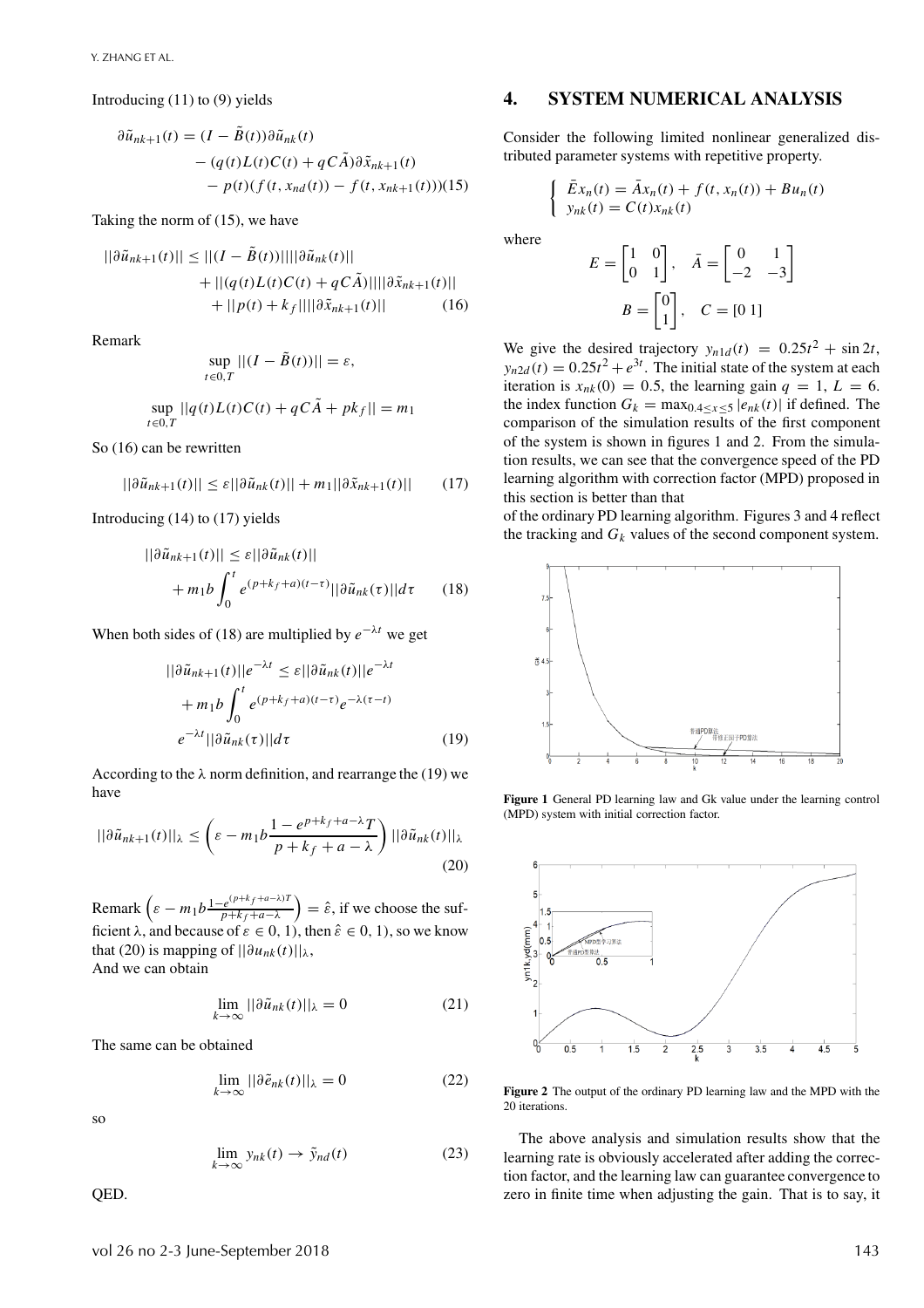can achieve complete consistent tracking in finite time domain. This fully demonstrates the effectiveness of the algorithm.



**Figure 3** Tracking error of general PD learning law and learning law with modified factor when k=20.



**Figure 4** General PD learning law and system output under the modified law of learning when k=20.

From the above analysis, the system can still track the desired trajectory when the parameters of the learning law with correction factors change. This can be obtained in future proofs.

## **5. CONCLUSIONS AND OUTLOOK**

Starting from the principle of a class of nonlinear generalized distribution parameters, the first and second components are obtained on the basis of singular value decomposition. The convergence of the system is proved theoretically.

In order to improve the robustness and security of the system, a new type of PD controller with correction factor is used to design the controller, which constrains the state of the system during each iteration. In this paper, the construction scheme of the modified reference signal, the design of the controller and the convergence analysis of the closed-loop system are given, and the effectiveness of the proposed control method is verified by numerical simulation.

At present, there is no relevant literature to discuss the iterative learning control problem of nonlinear generalized distributed parameter systems. The work done in this paper has

theoretical significance as well as practical value. We also hope that our future research work will have some theoretical guiding significance for the future.

Of course, our current work is still very limited, and future research and discussion should focus on such aspects as time delay.

#### **Acknowledgments**

The work was supported by the Hechi University Foundation (XJ2016ZD004), Hechi university Youth teacher Foundation (XJ2017QN08), the Projection of Environment Master Foundation (2017HJA001, 2017HJB001), The important project of the New Century Teaching Reform Project in Guangxi(2010JGZ033), Guangxi Youth teacher Foundation(2018KY0495).

#### **Authors' contributions**

All authors contributed equally and significantly in writing this article. All authors read and approved the final manuscript. Yinjun Zhang is the corresponding author.

Compliance with ethical standards

Conflict of interests The authors declare that there is no conflict of interests regarding the publication of this paper.

#### **REFERENCES**

- 1. Uchiyama M. ormation of high-speed motion pattern of mechanical arm by trial[J]. Transactions of the society of instrumentation and control engineers,1978,19:706-712.
- 2. Arimoto S, Kawamura S, Miyazaki F. Bettering operation of robots by learning[J]. Journal of Robotic Systems,1984,l(2)P:123-140.
- 3. Zhang J, Dai X, Tian S. Iterative learning control for distributed parameter switched systems[C]// Control and Decision Conference. IEEE, 2015:1105-1110.
- 4. Lan Y H, Liu X. Second-order P-type iterative learning control for fractional order non-linear time-delay systems [J]. 2016, 13(1):48.
- 5. Xie S, Tian S, Fu Y. A new algorithm of iterative learning control with forgetting factors[C]// Control, Automation, Robotics and Vision Conference, 2004.Icarcv 2004. IEEE, 2004:625-630 Vol. 1.
- 6. Bouakrif F. Iterative Learning Control with Forgetting Factor for Robot Manipulators with Strictly Unknown Model [J]. 2011, 26(3):264-271.
- 7. Wang H, Dong J,Wang Y. High-Order Feedback Iterative Learning Control Algorithm with Forgetting Factor [J]. Mathematical Problems in Engineering,2015,(2015-10-22), 2015, 2015(3):1- 7.
- 8. Lan T, Yan F, Lin H. Iterative Learning Control with Forgetting Factor for Urban Road Network[J]. Journal of Control Science and Engineering,2017,(2017-02-28), 2017, 2017(4):1-7.
- 9. T.kaczorek. generalized rosser model and reduction to its canonical form[J]. Bulletin Polish Academy of Sciences, Technical Science. Vol.35,1987,645-652.
- 10. T.kaczorek. The generalized general model of 2-D systems and its solution[J]. IEEE Trans. Aut. Control, 1988.33:1060-1061.
- 11. F.L.Lewis. Recent work in generalized systems[J]. Proc.Int.Sump. Generalized systems, 1987, 20-24, Atlants,GA.